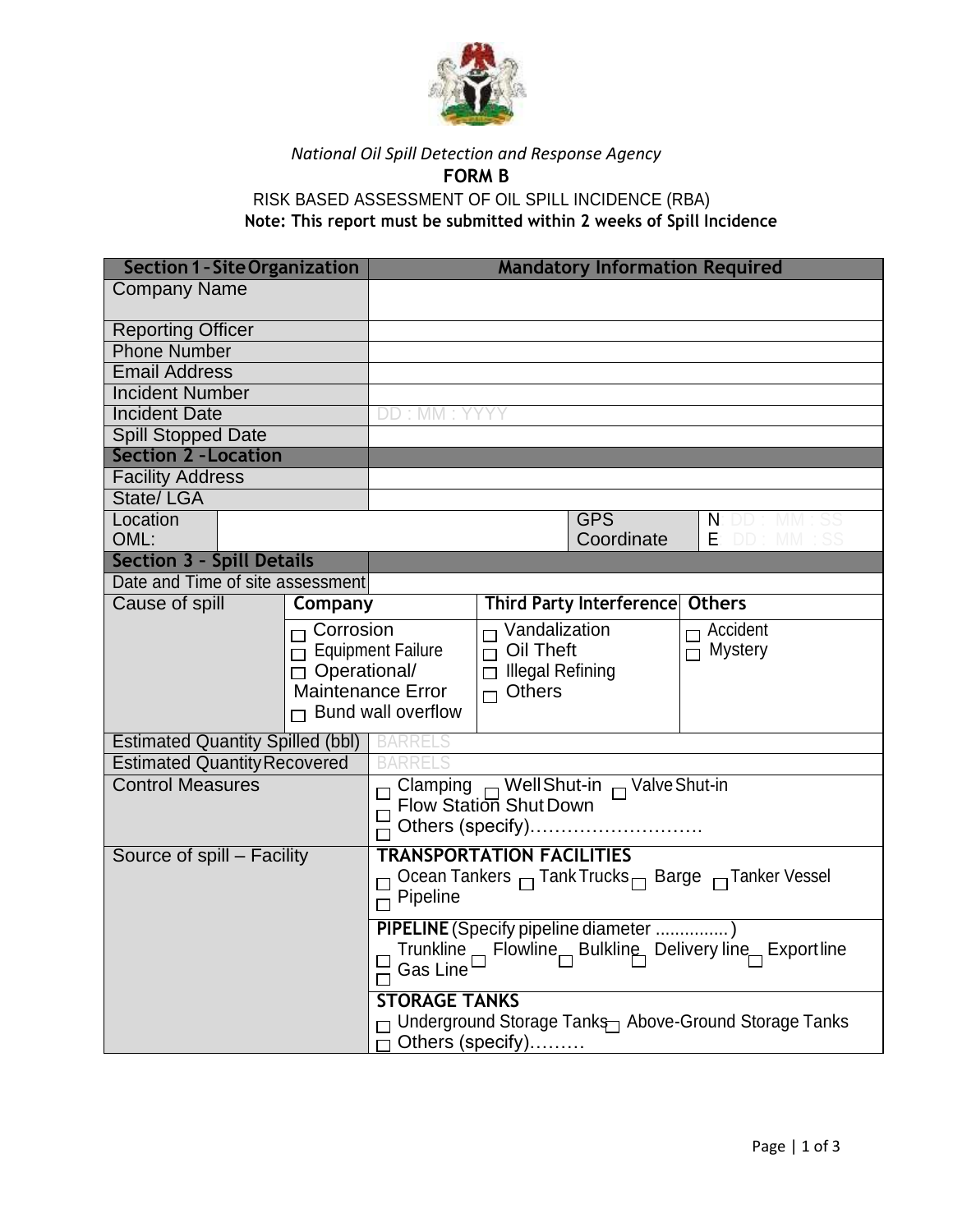|                                          |                             | <b>PRODUCTION FACILITIES</b><br>$\Box$ Well head $\Box$ Manifold $\Box$ Flow station $\Box$ Oil Rig<br>□ Compressor Plant□ FPSO□ Others (specify) |  |  |
|------------------------------------------|-----------------------------|---------------------------------------------------------------------------------------------------------------------------------------------------|--|--|
| <b>Section 4 - Basic Types of Oil</b>    |                             |                                                                                                                                                   |  |  |
| Very Light Oil                           |                             | $\Box$ Jet oil or Gasoline                                                                                                                        |  |  |
| <b>Light Oil</b>                         |                             | $\Box$ Diesel<br>$\Box$ No. 2 fuel oil $\Box$ Light crude                                                                                         |  |  |
| <b>Medium Oil</b>                        |                             |                                                                                                                                                   |  |  |
| <b>Heavy Oil</b>                         |                             | $\Box$ Heavy crude oil $\Box$ Bunker $C \Box$ No.6 Fuel oil                                                                                       |  |  |
| <b>Section 5 - Site Characterization</b> |                             |                                                                                                                                                   |  |  |
| <b>Land Use</b>                          |                             |                                                                                                                                                   |  |  |
| Topography                               |                             | $\Box$ Sand beach $\Box$ Dock $\Box$ Shoreline $\Box$ Swamp                                                                                       |  |  |
| <b>Surficial Geology</b>                 |                             | Soil type<br>$\Box$ Sandy $\Box$ Clay $\Box$ Silt $\Box$ Loam $\Box$ Peat                                                                         |  |  |
|                                          |                             | Soil Texture<br>$\Box$ Very Fine $\Box$ Medium $\Box$ Coarse Very Coarse                                                                          |  |  |
|                                          |                             | Soil Structure<br>□ Granular □ Blocky □ Prismatic                                                                                                 |  |  |
|                                          |                             | <b>Soil Permeability</b>                                                                                                                          |  |  |
|                                          |                             | □ Slow □ Moderate□ Rapid □ Permeable <sub>□</sub> Semi Permeable<br>$\Box$ Impermeable                                                            |  |  |
|                                          |                             | $\Box$ Potential preference pathway for ground water flow<br>$\Box$ Potential preferences pathway to ground water                                 |  |  |
| <b>Surrounding Population</b>            |                             | □ Industrial □ Residential □ Shoreline Rural Unpopulated                                                                                          |  |  |
| <b>Section 6 - Weather</b>               |                             |                                                                                                                                                   |  |  |
|                                          | <b>Sea Conditions</b>       | $\Box$ Calm $\Box$ Rough $\Box$ Not Applicable $\Box$ Low Tide $\Box$ High Tide                                                                   |  |  |
|                                          | Weather                     | □ Bright Sunny □ Partly Cloudy□ Slight Rain                                                                                                       |  |  |
|                                          | Conditions                  |                                                                                                                                                   |  |  |
|                                          | Temperature                 |                                                                                                                                                   |  |  |
|                                          | <b>Wind Direction</b>       |                                                                                                                                                   |  |  |
|                                          | <b>Wind Speed</b>           |                                                                                                                                                   |  |  |
|                                          | Relative<br><b>Humidity</b> |                                                                                                                                                   |  |  |

| <b>Section 7 - Receptor Assessment</b> |                                   |                                                            |                                                             |                      |                 |                |
|----------------------------------------|-----------------------------------|------------------------------------------------------------|-------------------------------------------------------------|----------------------|-----------------|----------------|
| Sensitive Receptor Pathway             | Impacted<br>Area(m <sup>2</sup> ) | <b>Distance</b><br>to<br>Impacted<br>Area(m <sup>2</sup> ) | <b>Estimated</b><br>Area of Impact<br>Area(m <sup>2</sup> ) | Receptor<br>(Yes/No) | <b>Impacted</b> | <b>Remarks</b> |
| Farmland                               |                                   |                                                            |                                                             |                      |                 |                |
| Fish Pond                              |                                   |                                                            |                                                             |                      |                 |                |
| Vegetation                             |                                   |                                                            |                                                             |                      |                 |                |
| <b>Surface Water</b>                   |                                   |                                                            |                                                             |                      |                 |                |